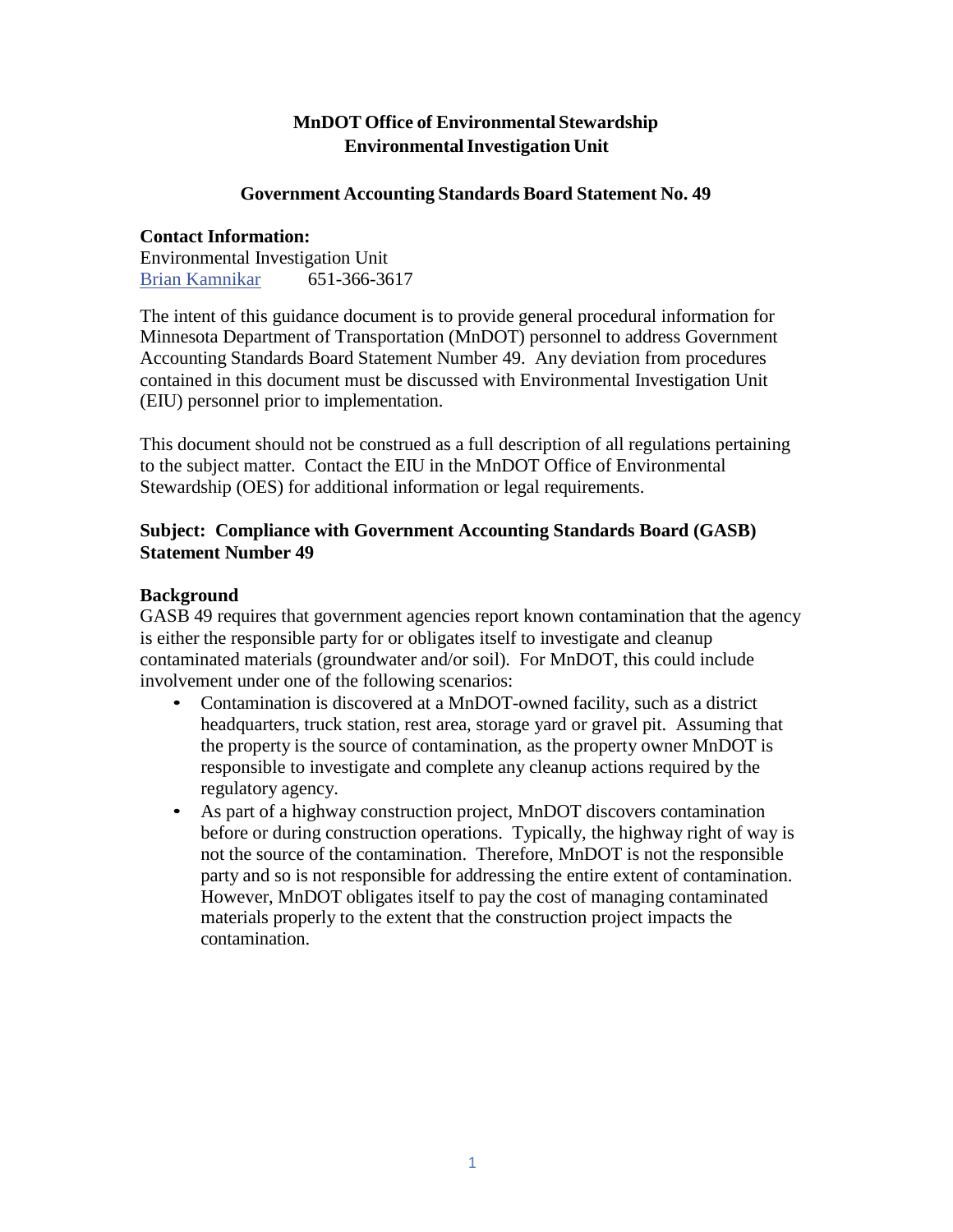### **Typical Contaminated Material Management Process**

MnDOT's procedure for identifying and managing contaminated soil/groundwater on a construction project or at a MnDOT-owned facility is as follows:

• District notifies EIU of a proposed construction project through the Early Notification Memo process. EIU personnel complete a cursory review of the project location and proposed construction actions to determine the potential that construction operations will encounter contaminated materials or that the department will acquire contaminated property.

District notifies EIU of a known or suspected chemical release at a MnDOT-owned facility. EIU personnel develop a plan to investigate the release.

• Depending on the outcome of the cursory review, EIU personnel may conduct a more detailed review (Phase I site assessment) of the project location for contamination and if necessary, collect soil and/or groundwater samples to characterize the contamination (Phase II or drilling investigation) prior to any property acquisition or commencement of construction.

EIU conducts an investigation to determine the magnitude and extent of the chemical release at the MnDOT-owned facility and the need for any remedial action.

- If contamination is present within construction limits or the project includes acquisition of contaminated property, EIU works with District to minimize or avoid contamination depending on the nature of the contaminants and degree of liability to the Department associated in acquiring or working with the expected contaminated materials.
- If EIU and District personnel determine that contaminated materials will be encountered on a construction project or if contamination is discovered at a MnDOT-owned facility, costs to remediate the property are estimated using the probability-weighted average method. This method considers a range of probabilities for potential costs to investigate and mitigate contamination. For example, it may be estimated that costs to address contamination range from a 10 percent probability of \$300,000 to a 75 percent probability of \$700,000 and finally to a 15 percent probability of \$1,000,000. The probability-weighted average for this expected cash flow would be:

 $(.10 \times $300,000) + (.75 \times $700,000) + (.15 \times $1,000,000) = $705,000$ 

In this example, the \$705,000 would be the total estimated cost considered for potential reporting in accordance with GASB 49. Making a determination if this estimated cost must be reported is described in the next section.